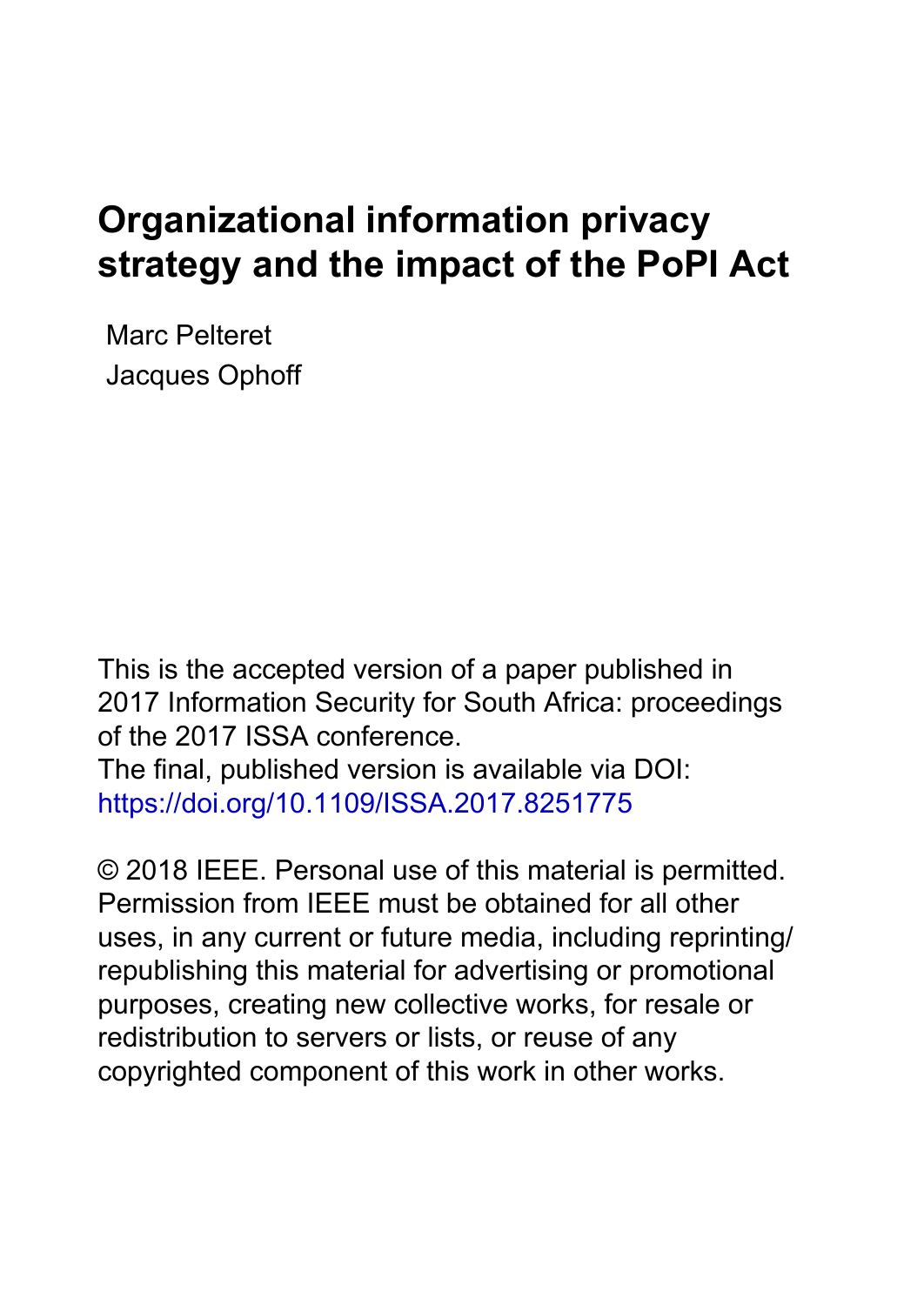## Organizational Information Privacy Strategy and the Impact of the PoPI Act

Marc Pelteret<sup>1</sup> and Jacques Ophoff<sup>2</sup> Department of Information Systems University of Cape Town Cape Town, South Africa marc@pelteret.net<sup>1</sup>, jacques.ophoff@uct.ac.za<sup>2</sup>

*Abstract***—In today's knowledge-centric society, personal information is one of the key resources of most businesses. Because of this, maintaining the privacy of personal information has become an important topic. Many countries have enacted, or are in the process of enacting, legislation to govern this. South Africa is addressing privacy concerns through the Protection of Personal Information (PoPI) Act, which imposes heavy penalties for non-compliance. This paper examines current organizational information privacy strategies and what impact the PoPI Act is making. Using a case study approach, data was collected from five organizations in the South African financial services industry. The findings offer insight into the complexities of forming and executing a privacy strategy, as well as the difficulties around complying with legislation. The PoPI Act has influenced the organizations to varying degrees, with some simply assessing its impacts and preparing to implement changes at a later point, while others have been making changes for many years. One of the key challenges that was highlighted is that it is based on principles and therefore open to interpretation. However, for most of the organizations it appears to offer benefits, such as the opportunity to bring more international business to South Africa.**

*Keywords-privacy; information privacy strategy; Protection of Personal Information (PoPI)*

#### I. INTRODUCTION

In our society, we simultaneously seek privacy while having to disclose personal information to receive services and establish friendships. Online communication and the social web have led us into the habit of sharing large amounts of information with a great number of people, yet many do not feel threatened when doing so [1]. The problem is that the same technology that makes it easy to share personal details has also led to 'greased information' – "once information is captured electronically for whatever purpose, it is greased and ready to go for any purpose" [2]. Consequently, the safety of our personal information has become of great importance and a major topic of interest to researchers, the business and IT sectors, as well as the public.

South Africa has enacted the Protection of Personal Information (PoPI) Act to promote the protection of personal information by regulating how organizations handle, store and secure this information [3]. By doing so, the country is a following a global trend, joining more than a hundred other countries that have privacy laws in place or in the process of development [4].

Given the introduction of the PoPI Act and the threat of harsh punishment for failing to comply with it, many companies are preparing to become compliant. The PoPI Act will affect all companies [5], as it applies to all organizations, public and private, of all sizes, and it applies to personal information of all types – that of customers, employees, juristic persons and any other stakeholders. Though the informational privacy strategies of companies have been explored in other countries [6; 7], no such research has been performed and published on firms in the South African context. The question guiding this research is: how are organizational information privacy strategies being impacted by the impending PoPI Act?

The rest of this document is structured as follows. The next section provides a review of relevant literature. Following this, the research methodology is presented. In the next section, the research findings are discussed. Lastly, the conclusion summarizes the research contributions.

### II. LITERATURE REVIEW

This section examines the interrelationship of privacy and personal information, followed by the importance of privacy to organizations. Finally, the PoPI Act itself is briefly discussed.

## *A. Privacy and Personal Information*

Privacy is an elusive concept, not only because it is difficult to define, but because it is a dynamic one – it is transforming over time and is often influenced by "political and technological features of the society's environment" [8]. Today, privacy is synonymous with personal information and information technology is the danger. The effect IT has had on personal privacy can be divided into four factors: 1) the amount of data that can be collected; 2) the speed at which it can be exchanged; 3) the length of time that the data can be retained; and 4) the kind of information that can be acquired [9].

Privacy can be defined as the "claim of individuals, groups, or institutions to determine for themselves when, how and to what extent information about them is communicated to others", elaborating that in terms of social interaction privacy is "the voluntary and temporary withdrawal of a person from the general society through physical or psychological means" [10]. Specifically, [9; 11] refer to informational privacy as having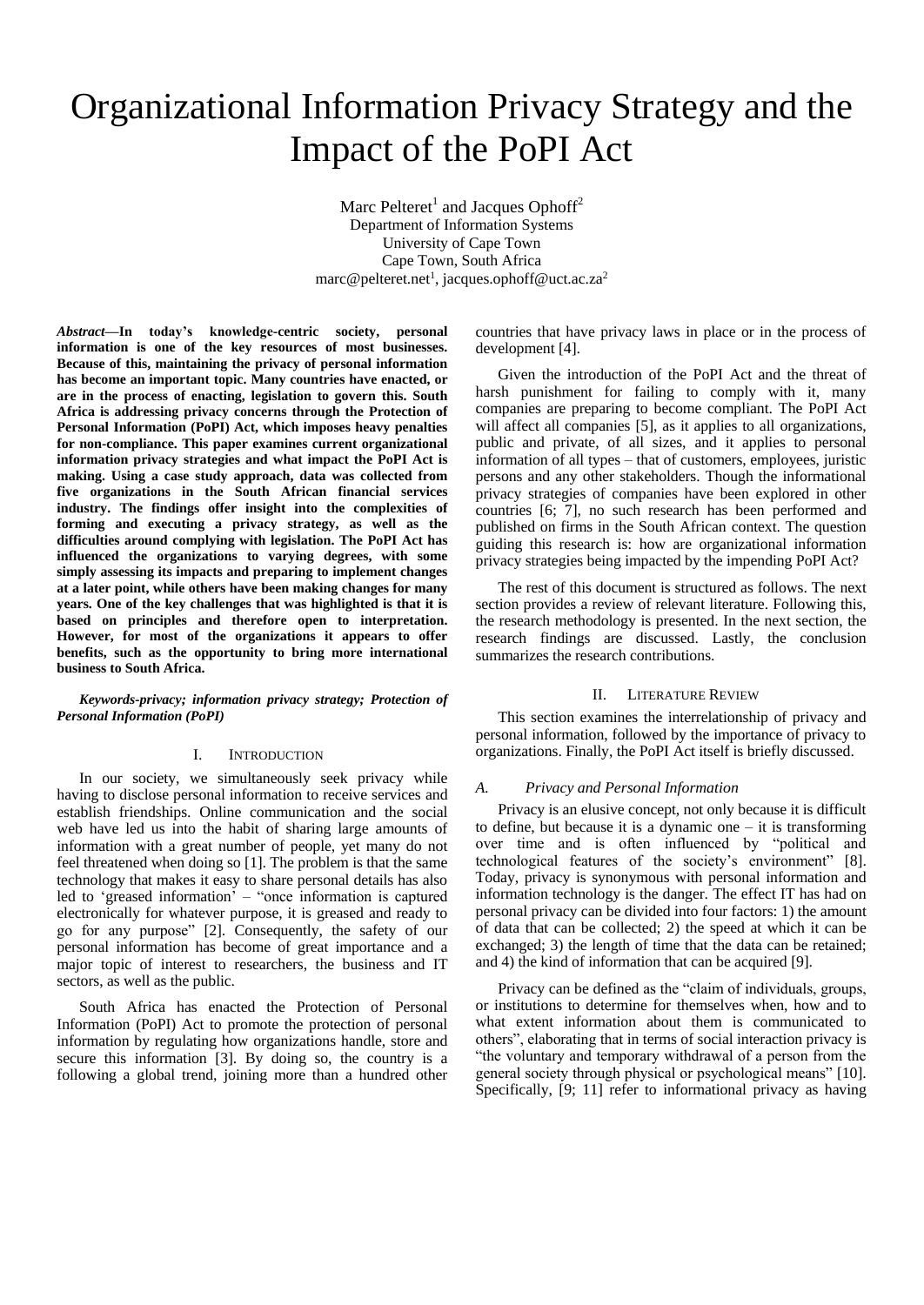control over and being able to limit access to one's personal information. It this view that is most relevant to this research.

There are numerous ethical issues around information, its existence and use. An established view is PAPA: privacy (what information should one be required to divulge about one's self to others?), accuracy (who is responsible for the authenticity, fidelity and accuracy of information?), property (who owns information?), and accessibility (what information does someone have a right to obtain?) [12]. Alternatively, [13] list four areas of consumer privacy concerns that are like PAPA: improper access to personal information, unauthorized secondary use of personal information, errors in personal information and collection of personal information. Agreeing with the above, [14] states that the "problem with databases is not that information collectors fail to compensate people for the proper value of personal information. The problem is people's lack of control, their lack of knowledge about how data will be used in the future, and their lack of participation in the process".

The expanded privacy model [15] illustrates how complicated it is for an individual to know who will have access to their data after they have shared it. While an individual knows the second party, who they have decided to provide information to, they may not know the legitimate third parties that the second party shares with, or even that the second party shares the information at all. The possibility of a fourth (illegal) party is unlikely to be factored into the decision to share information. When individuals are uncertain about the outcome of sharing information with a second party and are dependent on the decisions of the latter, trust becomes a factor [16].

## *B. The Importance of Privacy to Organisations*

An organization manages privacy through its information privacy program, which is "the collection of policies and procedures that firms implement with respect to the collection, use, reuse, security, storage, and disposal of their customers' personally identifiable information" [17]. Fundamentally, a firm can see privacy as a threat to be dealt with or as an opportunity to be taken.

Organizations that view privacy as a threat want to comply with legislation and regulations to avoid potential trouble, particularly given that privacy issues are bad for business. Several studies have been conducted to determine the effect of breaches on the performance of a firm, particularly by looking at its stock price. Evidence shows that there is a negative effect, but it is short-lived [18; 19]. Furthermore, [20] posit that not all breaches are viewed equally by the market: those involving confidential information make a far greater impact than those that do not. Privacy issues can endanger the fiduciary relationship with shareholders if the bottom line is affected because of stock price declines, the loss of customers, fines or other costs incurred in addressing the issues [21]. Privacy breaches can lead to lower customer trust in a firm, while security breaches (which may not necessarily lead to privacy breaches) can lower a customer's willingness to deal with the company [16].

Addressing privacy can also be an opportunity for companies. Many countries have legislation that requires third parties in foreign countries, with whom a firm might share its personal information for special processing or other reasons, to be governed by equivalent law to protect the owners of that information. By complying with such legislation, companies can take advantage of cloud services to improve efficiency and reduce operating expenses [22], and multinationals can reduce their costs by applying standard processes throughout the corporation for handling data [23].

The same protection provided for customer information can guard sensitive company information, such as trade secrets and intellectual property [21]. By recognizing and acting upon its duty to ensure privacy of personal information, a firm can enhance its reputation, both internally (with employees and the board of directors, for example) and externally (with customers, regulators and the media, among others) [21].

Building trust can lead to competitive advantage, particularly if competitors are not seen as being as trustworthy and the attributes that lead to trustworthiness are difficult to imitate [24]. Organizations that are viewed as legitimate are more likely to be perceived as trustworthy [21], which will lead to customers having fewer privacy concerns and being more willing to provide personal information [25]. In addition, customers may be willing to pay a premium for privacy [26] and be more amenable to marketing if the firm is open about its policies, minimizes its requests for information, and collects only what is relevant [27]. A firm that truly embraces privacy does more than just create a privacy policy: it creates a culture of privacy within the organization through leadership, training, regular audits and by considering privacy for every new use of personal information [21; 28].

Frameworks can be used to analyze the strategies and behaviors of firms in respect of informational privacy. Established frameworks which inform this research include: the institutional approach and resource-based view [17], customer information privacy framework [6], and the organizational privacy strategy framework [7].

The first combines two paradigms: the institutional approach paradigm, which considers the role information privacy plays in either achieving firm survival through compliance with external forces, and the resource-based view paradigm, which looks at how firms can use their resources to pursue sustainable competitive advantage. The second, the customer information privacy framework, looks at a firm's privacy strategy using two dimensions: whether the company sees privacy as a risk or an opportunity, and whether the company's information management activities focus on internal or external processes and stakeholders. The third, the organizational privacy strategy framework, blends two frameworks, one of which looks at the organization's response to institutional pressures, while the other examines how proactive the organization's strategy is.

Each of these frameworks can be used to analyze the strategies and behaviors of firms in respect of informational privacy. Themes identified in them were used to prepare an interview guide and analyze the collected data.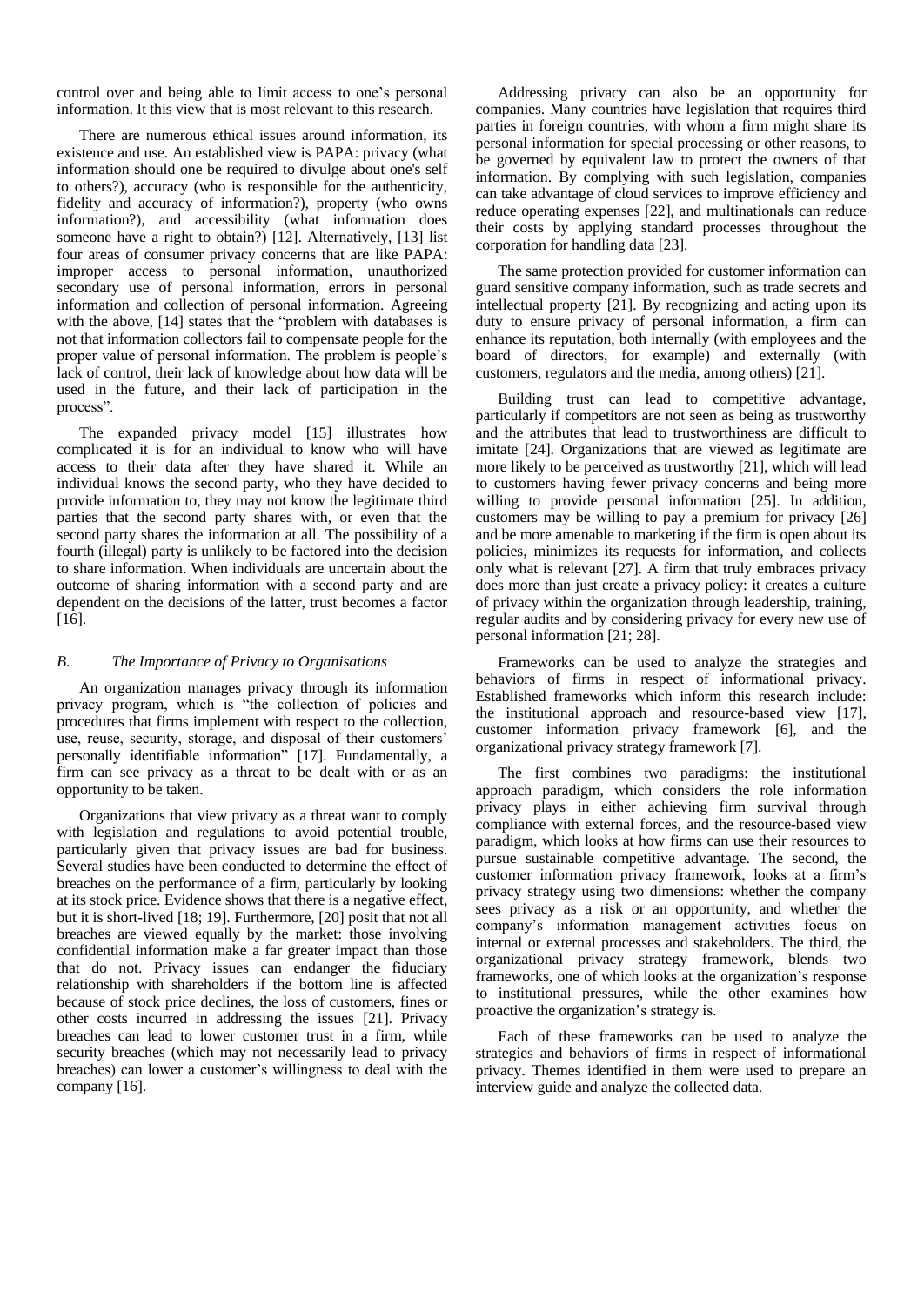The institutional approach paradigm suggests that the firm's primary goal is to survive by achieving legitimacy [17]. There are several forms of legitimacy: *pragmatic* (meeting the self-interested expectations of an immediate stakeholder, such as a customer); *social/moral* (considering actions in light of their effect on society); *managerial* (establishing managerial authority and structure); and *technical* (focus on the core activities of the firm). An organization's privacy practices help it to achieve a particular type of legitimacy.

On the other hand, according to the resource-based view paradigm, a firm strives for competitive advantage based on strategic differentiation. This can be done by two means. It can choose to treat information as an intellectual/knowledge resource to be mined for insight into its customers, and thus collect as much of it as possible. Alternatively, it can treat information as a social/relationship resource to be used to nurture superior customer trust; this is done by collecting less information than its competitors or collecting as much but paying much more attention to how it is gathered and used, the means by which and how well actions are conveyed to customers, and the extent to which privacy practices are established in order to protect customers.

Ultimately, the organization and consumer are heavily intertwined when it comes to information privacy. They both face numerous complexities and challenges when making decisions about it, and to fully understand these factors a transdisciplinary view on the topic is required [29].

## *C. The PoPI Act*

In South Africa, privacy is recognized as a right in terms of common law and the Bill of Rights of the Constitution of the Republic of South Africa (chapter 2, section 14), though it is not viewed as an absolute right: it may be limited by laws and must be balanced with other rights [30]. The origin of the act is a South African Law Reform Commission discussion paper entitled Privacy and Data Protection, which was published in 2005 after an investigation that lasted several years [30]. In this paper, the authors proposed draft legislation that later became the PoPI Act.

The investigation recognized the need for legislation to govern information privacy: since the collection of personal information was being allowed by law, "the fairness, integrity and effectiveness of such collection and use should also be protected" [30]. In addition, since many countries were implementing laws to govern trans-border information flow, privacy was becoming a trade issue and having legislation would ensure that South Africa could participate in the global market [30]. The importance of data privacy legislation to trade has increased even more since the investigation: as of 2013 over 100 countries have enacted privacy laws and several others have official bills which have not yet been enacted [4].

The PoPI Act defines personal information as "information relating to an identifiable, living, natural person, and where it is applicable, an identifiable, existing juristic person" [3]. Furthermore, it defines special personal information as "religious or philosophical beliefs, race or ethnic origin, trade union membership, political persuasion, health or sex life or

biometric information" [3]. Processing of special personal information is subject to more restrictions than that of general personal information.

The PoPI Act will apply to any organization, public or private, that processes personal information. It is possibly one of the most comprehensive pieces of legislation of its type in the world [5]. Given this, becoming fully compliant will take time and effort.

#### III. RESEARCH METHODOLOGY

This research follows the pragmatist paradigm. The project had a positivist element, in that existing theories were used as a base for the research, but the research was performed using an interpretivist approach using qualitative methods. These methods involved endeavoring to understand the points of view of research subjects, considering each one's role and work environment, and applying the researcher's own experiences and knowledge of such environments and the research topic. Theory is used to construct a conceptual framework for the research, rather than being used to construct hypotheses to be tested using quantitative methods, and the researcher can then "compare the patterns of the conceptual model with the patterns of the findings they construct from data" [31].

#### *A. Research Method*

The research was conducted using the case study method. A case study "examines a phenomenon in its natural setting, employing multiple methods of data collection to gather information from one or a few entities (people, groups, or organizations)" [32]. The research used multiple case studies – specifically, a holistic multiple-case study where a sample of companies was involved in the research and the findings at each company comprise a case study (the unit of analysis is the organization). The aim was to understand the similarities and differences between cases [33] and improve the generalizability of the results [34; 35].

#### *B. Sample*

The target population was the financial services industry – banks, credit providers, asset managers and insurance companies. More specifically, corporate companies were targeted for this research project. The rationale of the choice is that financial institutions around the world have been under intense scrutiny and pressure to reform after the 2007 global financial crisis. Much of this pressure is coming in the form of more stringent regulations that focus on supervision and compliance [36].

In 2008, the International Monetary Fund and World Bank assessed South Africa's financial system. Despite South Africa's reputation for having an effective financial regulatory framework, it still needed reform to "prioritize and strengthen both prudential and market conduct supervision and regulatory powers" [37]. Because of this, new legislation in the form of the Financial Sector Regulation Bill was drawn up, a second draft of which has been released for public discussion [38].

Given the current state of the global financial environment and the growing amount of regulation, South African financial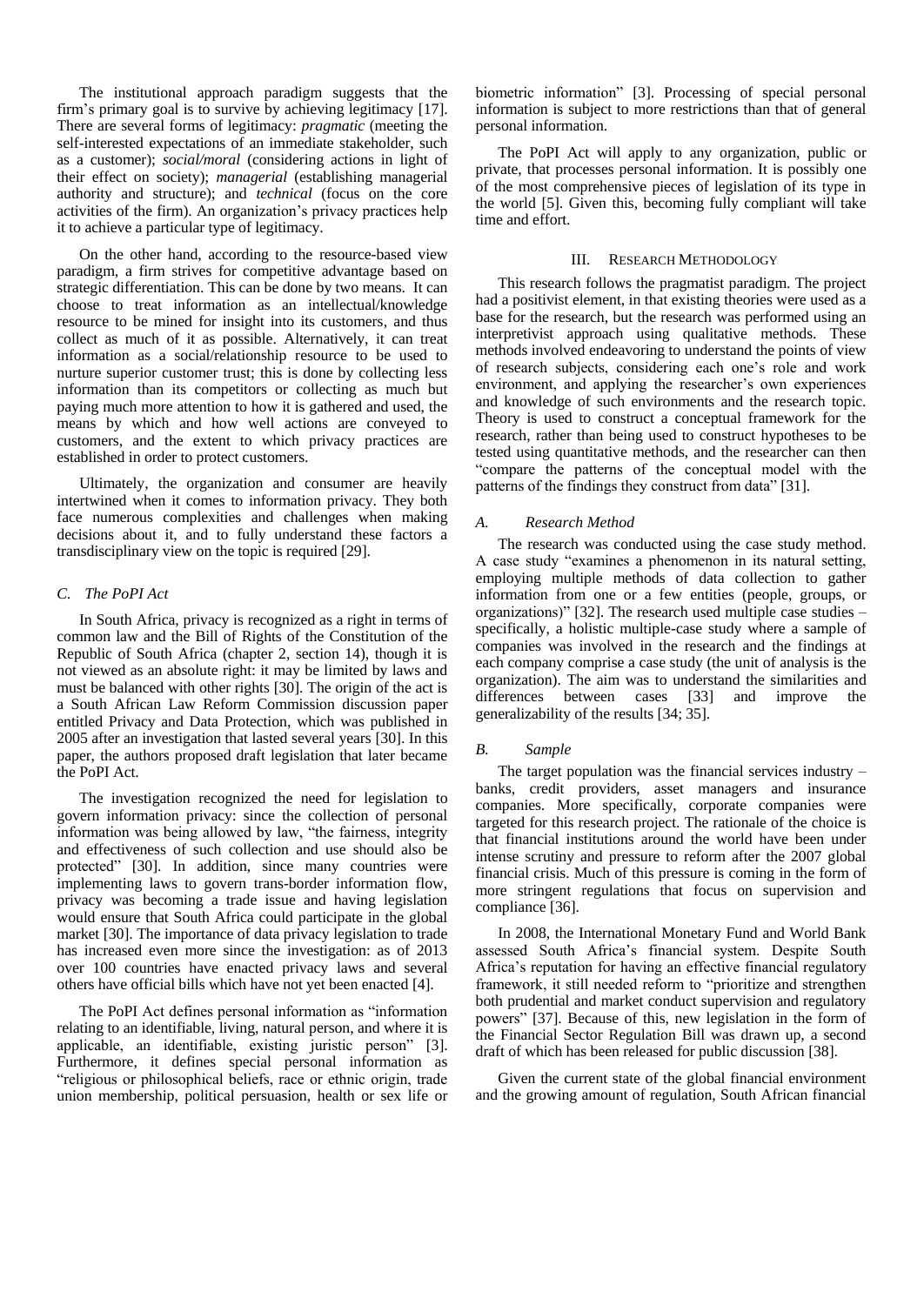services corporates are very sensitive to new legislation and are therefore very likely to be considering the effects of PoPI and instituting or modifying privacy strategies. Given how comprehensive the PoPI Act is, as well as the fact that organizations struggle with change [39] and the complexity of IT projects [40], it is likely that many PoPI-compliance projects must have already begun as it is probable that they would take a long time to design and implement, and organizations are only allowed one year of grace once the Act has commenced. In addition, the fact that corporates are among the major users of private data because of their size [30], together with the financial difficulties of many consumers, particularly with debt [41], increases the possibility of them being amongst those who have the earliest PoPI-compliance complaints laid against them.

The participants have an intimate knowledge of their companies' privacy strategy and willingly participated in the research. The sample comprises five companies of stature. Two persons were interviewed at three of the companies and a single person was interviewed at the remaining two. The sample was bounded by resource constraints and priority was placed on accessing knowledgeable participants. The interviewee profiles are summarized in Table 1.

|                | <b>Job Description</b>                                                                                                         | <b>Experience in Position</b>                                               |
|----------------|--------------------------------------------------------------------------------------------------------------------------------|-----------------------------------------------------------------------------|
| A <sub>1</sub> | Management of retail partner<br>accounts at a national level.                                                                  | 17 months. Previous<br>management position at the<br>company: over 2 years. |
| B <sub>1</sub> | Head of information security.<br>Responsible for information<br>security strategy development.                                 | Over 6 years.                                                               |
| B <sub>2</sub> | Advises on legislation<br>compliance within the company.                                                                       | Over 5 years.                                                               |
| C <sub>1</sub> | Information protection officer –<br>oversees and encourages<br>company compliance with<br>information protection principles.   | Over 5 years.                                                               |
| C <sub>2</sub> | Accountable for the company's<br>data and data management;<br>previously chaired the company's<br>PoPI implementation project. | Over 6 years.                                                               |
| D <sub>1</sub> | Information security officer.                                                                                                  | Over 2 years.                                                               |
| E1             | Management of IT security and<br>business continuity.                                                                          | Over 4 years.                                                               |
| E2             | Project manager for the<br>company's PoPI project.                                                                             | Unknown. Has been at the<br>company for over 7 years.                       |

TABLE I. INTERVIEWEE PROFILES

#### *C. Data Collection and Analysis*

Ethical approval for the research was obtained before proceeding with data collection. The "responsive interviewing" technique [42] was used. The aim of this technique is to develop an understanding of the interviewee's point of view, rather than simply obtain information through short, simple or general responses to questions – the interviewer is looking for rich, detailed information. The interviews were semi-structured in nature and based on a set of prepared, open-ended questions in the form of a guide. While this guide was intended to provide some structure to the interview and direct the conversation, it was not intended to be a rigid protocol – it allowed for the interviewee to voice opinions and raise topics in addition to the questions [43]. Each interview was audiorecorded and transcribed in its entirety. Some of the subjects provided documents as supplements to interview data, and these clarified answers or provided extra detail. Information provided on the subject companies' websites was also examined and included in the analysis.

The collected data was analyzed using thematic analysis, which is a "method for identifying, analyzing and reporting patterns (themes) within data. It minimally organizes and describes your data set in (rich) detail. However, frequently [it] goes further than this, and interprets various aspects of the research topic" [44]. To assist in the analysis process, computer aided qualitative data analysis software (NVivo version 10) was used. The findings are presented in the next section.

#### IV. RESEARCH FINDINGS

This section presents the empirical data and findings of the study. Each subject company is treated as a separate case study. The findings of the interviews are broken down into three major themes: informational privacy strategies, the customer and the PoPI Act. Lastly, the findings are summarized to determine which informational privacy strategy are being applied by the companies.

#### *A. Organization A*

This firm operates in South Africa and two other African countries, providing credit facilities in the form of retail store cards and personal loans. It has between 1,000 and 5,000 employees and is a private company.

## *1) Information Privacy Strategy*

Company A's goal in its approach to information privacy is a mixture of survival and competitive advantage: the firm needs to protect itself from fraud, which can be extremely costly, but customers also need to be able to trust that the organization will protect their information and thus be convinced to use its services.

The role of the firm's informational privacy strategy is to achieve all four forms of legitimacy. The interviewee mentioned that "it is the balance between using the customer data to achieve the profit objectives of the business while still operating with[in] the constraints of the law and in service to our customers. We also have a further responsibility to our retail partner who also has an interest in the customer data as they are our mutual customer". They added that gathering information to enable "big data" is a driving force in many businesses, particularly retail ones – hence the "spate of recent loyalty and customer reward programs where the main driver is the gathering of data to gain insights into the customer" (interviewee A1).

The organization's privacy activities focus on both internal and external stakeholders and processes. Internally, they deal with how customer information and accounts are handled.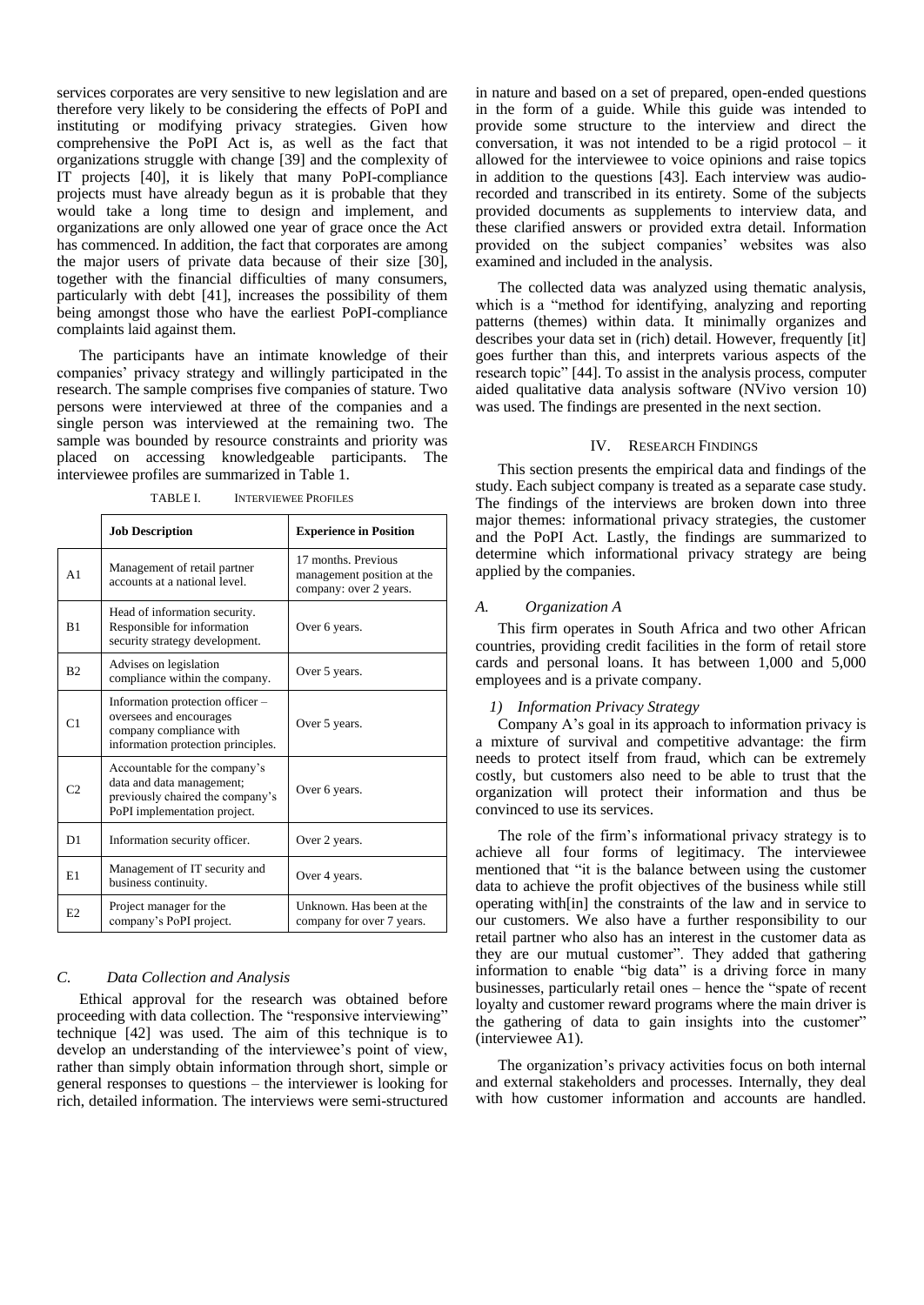Externally, it addresses the way customer information is managed in their retail partners' stores – for instance, the handling of documents such as application forms.

Privacy is seen by the organization as being a risk, not only because there is the potential to commit fraud using customer information, but also because being forced to collect less data makes it harder to obtain new customers and refine and enhance the company's product and service offering. The interviewee doesn't see much potential for major opportunities, other than perhaps through finding creative ways within the boundaries of the legislation to get broad consent from the customer to collect and use their information.

## *2) Impact of the PoPI Act*

The firm's privacy strategy has changed in some ways because of the introduction of PoPI. There is now more of an audit trail in its information gathering operations and access to information is being restricted to relevant users. Its information gathering process is also being scrutinized to capture the specific purpose each piece of information is required for. Overall, it is taking preparatory steps and not aiming for full compliance at this point.

The need to get specific consent for the use of data is a challenge from a commercial point of view. From an operational perspective, the need to be able to audit the gathering and usage of data is complicated. The interviewee sees no benefits to the changes brought about by PoPI, though they did also mention that it may limit the number of noncompliant credit companies, making it easier for the compliant ones to more easily market to customers ("at the moment there is a lot of noise") and provide more benefit to them.

#### *B. Organization B*

Organization B has between 1,000 and 5,000 employees and has operations in many countries around the world. It provides investment and asset management services. It is a privately held company, though its parent company is listed on two stock exchanges.

## *1) Information Privacy Strategy*

While interviewee B1 suggested that this organization's goal in its approach to information privacy appears is more about survival than competitive advantage, interviewee B2 said it's a mixture of both. Both interviewees highlighted that it is important to be able to assure customers that their information is protected, as well as meet regulatory requirements. Interviewee B2 also mentioned that the firm's reputation is involved, particularly because of the legislative requirement to disclose breaches.

When asked what role the company's information privacy strategy plays in achieving this goal, both interviewees answered that all four of the forms of legitimacy are applicable. Interviewee B1 wrote: "we always need to balance what information we gather from the client to gain insight vs. what our regulators allow. The approach is always conservative i.e. only gather the information you need. This also applies to internal staff information. We are in the business of looking after clients' assets, so trust is a huge factor. We can't afford to lose this trust by being reckless or morally irresponsible with

their information". This statement does imply, however, that intellectual differentiation is not as important as the others, and this view is reinforced by interviewee B2, who said that while it's good to have customer feedback, the firm is not as productdriven as a business focused on sales.

Company B's privacy activities focus on external stakeholders, particularly customers and regulations. As interviewee B2 explains, the aim is to make sure that customer information is relevant, up to date and protected, as well as to ensure that processes conform to legislation. Interviewee B1 mentioned that because a significant portion of the firm's back office is outsourced, it's particularly important to ensure that vendors and outsource partners comply with regulations, as the firm is seen by regulators as being the owner of that data.

Interviewee B1 sees privacy as being a risk, whereas interviewee B2 sees it as being both a risk and an opportunity. Interviewee B2 explained that there's regulatory risk and the possibilities of information leaks, fraud and so on, but there's also the opportunity to improve the customer experience by having accurate and up-to-date information and being allowed to evaluate it. They went on to say that it is also an opportunity because the firm has good security processes in place, which could make it more attractive to do business with, particularly seeing as it applies these same processes across all its international operations.

The firm reviews legislation and assesses its impact on the company, but it generally does not implement any changes until the legislation becomes more final. The reason for this is explained by interviewee B1, who said that sometime legislation is not implemented, which means that resources expended on preparing for it are wasted. PoPI, however, was an exception: not only has it existed for several years, but its core principles are based on established legislation in other countries – such as the United Kingdom – and thus unlikely to change, according to interviewee B2.

#### *2) Impact of the PoPI Act*

In interviewee B2's view, the key change to the company that the PoPI Act has brought about is greater awareness of privacy and the protection of personal information. While people within the firm did act to protect customers, there was never the sort of emphasis on it that PoPI has brought about. Little has changed in terms of its practices though, as interviewee B1 said that the Act is very similar to or even less onerous than legislation in other countries with which the firm is already complying.

The Act does have some challenges though. Its principles are of some concern because they are open to interpretation. The firm has tried to gauge the intention of each area of PoPI and act based on this assessment. Interviewee B2 acknowledges that when a Regulator is established and regulations are established the firm may need to make some adjustments. However, they also point out that principles should allow for leeway, and they hope that PoPI will not be heavily rule-based, as the Financial Intelligence Centre Act (FICA) is.

One benefit of PoPI compliance is that it can be marketed to South African customers to reassure them that their sensitive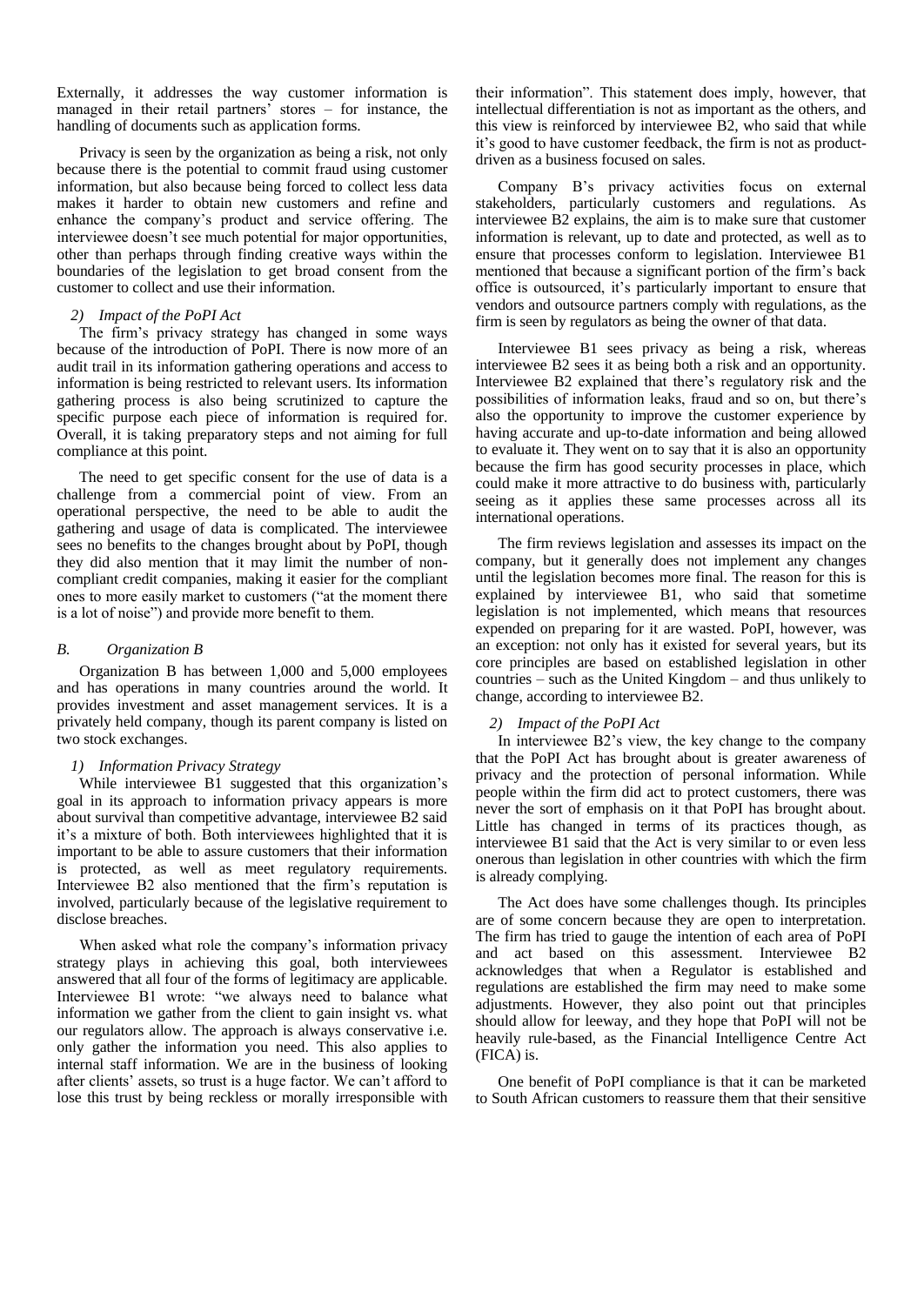information is being protected. While the company does say that it complies with the UK Data Protection Act, it would be more meaningful to be able to advertise that the firm complies with local law. It could also market its compliance outside of the country, particularly seeing as international customer data is processed in South Africa. Interviewee B2 believes that the company is a more secure business: the firm is more conscious of what customer information is being collected and how it is being and can be used, and more aware of the risks to the company if this information is compromised.

## *C. Organization C*

This global organization has more than 10,000 employees and offers financial planning and advice, insurance, retirement planning and banking services. It is listed on two stock exchanges.

## *1) Information Privacy Strategy*

The goal of Company C's approach to information privacy sits somewhere between survival and competitive advantage, according to the interviewees. Interviewee C2 said that it's about "the freedom to operate". Interviewee C1 explains that the company wants to be an organization that operates in a responsible manner, particularly with respect to data management, "so that the people know that when they give their data to us we'll look after it properly, we'll secure it, you know we won't share it". Interviewee C2 echoed this view, stating that the reputational damage that will get done to their brand if their lost customer information is more important than fines from the Regulator. However, the company also wants to avoid adversarial relationships with any of its regulators, according to interviewee C1, and it hopes to create a good one with the PoPI regulator when it is established.

Both interviewees said that the role that the firm's informational privacy strategy plays is a combination of the four types of legitimacy suggested by theory. Their ranking of the types was similar in that they listed intellectual differentiation and pragmatic legitimacy as their top priorities, but while as interviewee C1 didn't think that social legitimacy plays a role but that relationship differentiation does, interviewee C2 sees them both as playing a role, with the former ranking higher than the latter. Interviewee C2 emphasized the importance of data to the company several times during the interview. The focus of the company's information privacy activities appears to be internal stakeholders and processes. Interviewee C1 said that both are the focus, but then spoke at length about internal matters. Interview C2, on the other hand, stated that the focus is internal.

According to interviewee C1, whether privacy is seen as risk or an opportunity by the company depends on who you ask. They went on to say that "with the nature of my role, I see it as a risk because I need to ensure that everything is going right and I don't want to have breaches ... But I think it's also an opportunity to get it right and customers … know that we take the protection of personal info – of their information – seriously and … we really want to get it right, then I think they'd be inclined to give their data to us rather than a competitor that's not known for the same thing". Interviewee C2 believes it's "somewhere in the middle", later adding: "I wouldn't have said it's an opportunity for our business, but if our construct allows us to cross sell easier than [our] competitors then [we] have got strategic advantage".

The organization "tends to be an early mover in responding to regulations", according to interviewee C2, and implements draft legislation before its competitors, which is a disadvantage. However, according to interviewee C1, the company usually waits until legislation is in a final draft form before implementing it. When the company receives new legislation people within the firm analyze it and determine the impact, assess it to see which parts make sense and which do not, determine whether or not the company agrees with it, and provide feed via the firm's industry body or, on occasion, directly to the regulators. The firm did work ahead for PoPI, though: it started performing a gap analysis in 2007 and completed this in 2009, and then in 2010 it started implementing changes. The reason for starting so early is given the size of the company it would not be able to become compliant in the stipulated year of grace from the date that the Act commences.

#### *2) Impact of the PoPI Act*

There is far more focus on Company C's information privacy strategy now because of PoPI, and it has become more formalized. Interviewee C1 stated: "previously it was an overarching statement somewhere ... [it] got lost between all the other policies; there was not a dedicated, focused approach as there is now. So, yes, it was an over-arching principle without any real meat or flesh underneath". They added that there is far more awareness, focus and action around PoPI currently, as it's being seen as a competitive advantage if you get it right. It's now being applied on a more practical level and, according to interviewee C2, with more consistency – whereas before business units would have implemented policies were implementing with different levels of strictness, the implementation is now more standardized.

It is also being focused on at a board level, partially because of the risk to the company's reputation – Company's C brand is very important to it. Risks at Company C are quantified financially using a risk matrix; the risk of a data breach carries with it a brand impact with a very substantial value and this damage can be caused by "one breach, just one customer, anywhere, because of his ability to share it and then do brand damage to our core business" (interviewee C2). Interviewee C2 used this high risk to push the PoPI project within the organization and ensure that it was given attention by senior executives.

The biggest challenge in implementing PoPI is the size of the organization and the scale of its operations. The firm has several thousand vendors, all of whom needed to be assessed in terms of their access to personal information, even though the majority have neither need of nor access to such information. Contracts needed to be put in place where they were missing or, when extant, amended with data protection paragraphs or annexures. Interviewee C1 said it is not enough to just have a contract though; a due diligence audit must be regularly performed on each vendor – a future issue because the firm does not have the resources to send teams to all its vendors. To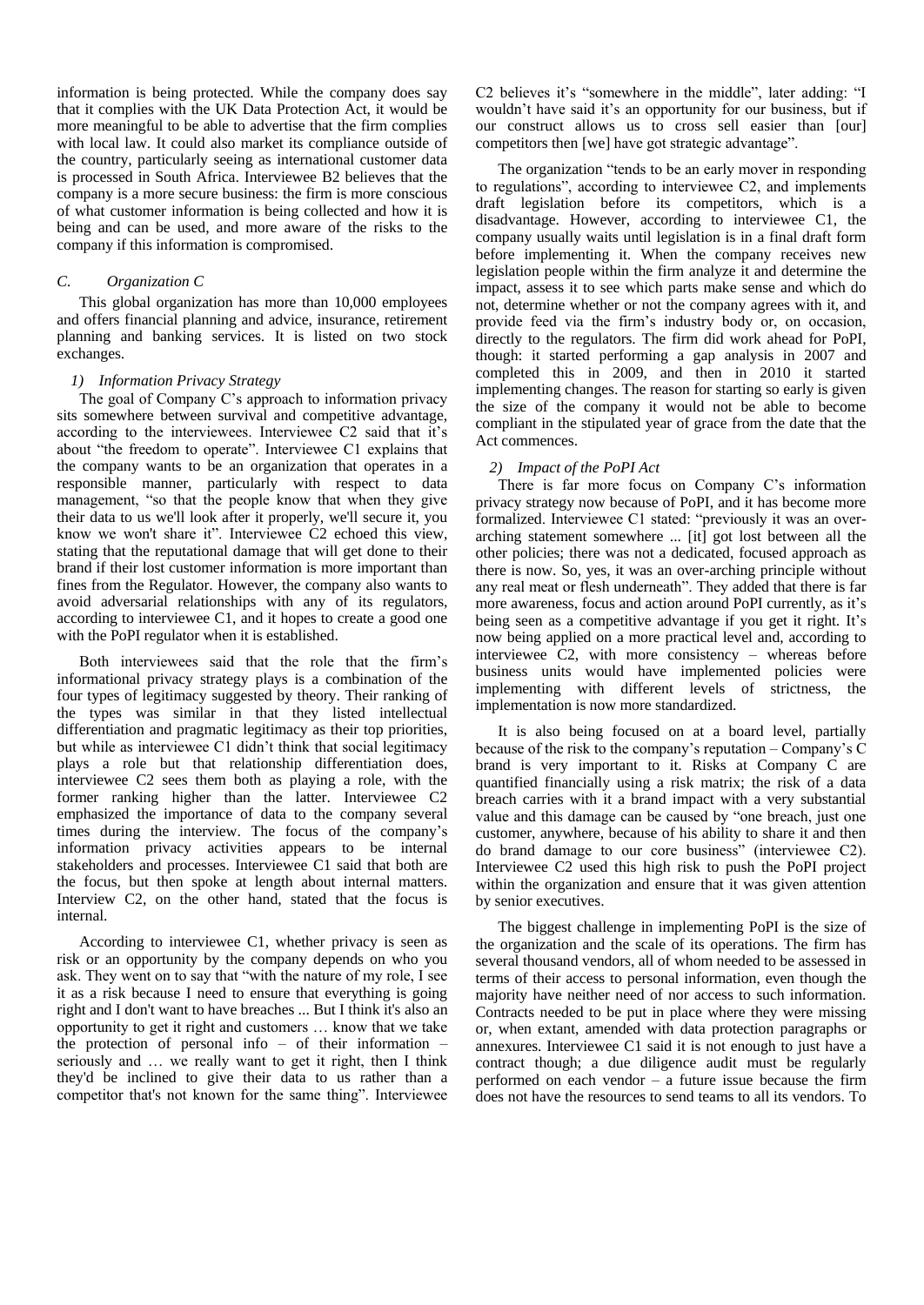try to deal with this, each vendor is being given a risk rating to inform the type of audit that will be done on each, with higher risk vendors being given more rigorous and regular attention than lower risk ones.

Condition 7 of the PoPI Act, which governs security safeguards, is having a big impact because of its scope. The organization has implemented and is still implementing several security measures, including the disabling of USB ports, the installation of e-mail sniffers, the encryption of laptops, and the changing of the asset management process to include the reporting of possible breaches – an important step given that, according to interviewee C1, the firm has several thousand employees "out in the field". Interviewee C1 said the breach reporting process has taken two years to implement because of the size of the organization and continuous communication and training required to ensure that employees, both new and current, are kept aware of it.

The firm has several hundred systems and it was an immensely complex task to determine which systems use what data. One area of uncertainty is the length of time for which data can be kept. The firm has had incidents where it has had to retrieve data from as far back as 21 years, so it is not clear exactly what the cut-off period should be. A final challenge, mentioned by interviewee C2, is one of "over-compliance" where one unit will not share information with another, citing PoPI as the reason sometimes simply as an excuse to retain sole possession and control of this information.

An advantage of implementing PoPI is once the necessary consents and disclosures are in place, it is possible to do marketing, cross-selling and up-selling within the firm (across its business units). The hope is to be able to do more effective marketing by targeting customers who are interested and able to afford the products. Interviewee C2 explains: "at an industry level, if the marketing is more appropriate and if the consumers who are getting marketed to truly want to opt in and therefore are more likely to buy, then there will be a lot less waste in the industry – both marketing activity waste, as well as process waste, and in fact waste for the customer who doesn't go the duration and therefore loses that value." Another benefit, mentioned by interviewee C1, is that certain processes within the firm have been improved.

## *D. Organization D*

Organization D has between 500 and 1,000 employees, operates in various countries around the world, and provides tax, investment and legal services. It is a privately held company.

## *1) Information Privacy Strategy*

Company D's goal in its approach to information privacy is a combination of both survival and competitive advantage, as the company wants to comply with regulations, but having a mature privacy strategy also creates competitive advantage. The role of its informational privacy strategy is in social / relationship differentiation – "we need to ensure we have our client's trust and that data privacy is a priority for the company", and the focus of its information privacy activities are external stakeholders, customers and regulations. The company ultimately views privacy as a risk.

The organization is proactive in its handling of legislation. Several of its employees are involved in industry bodies where legislation is reviewed and they facilitate subsequent in-house discussion of this material. In the case of PoPI, its preparations have been made well ahead of the Act's impending commencement and external auditors have said that the firm is further along than many other companies. The company does not oppose legislation, but rather simply implements it.

## *2) Impact of the PoPI Act*

The Act has affected the firm in several ways: implementing the technologies and support for them has had a financial impact; new security has been implemented because of the Act; and employees are being made aware of PoPI and in future will be trained on how to comply with it (the company is still preparing its online training material).

When asked which sections of PoPI are proving to be the most challenging to comply with and why, the interviewee stated before answering that they deal primarily with the security sections of the Act (under Condition 7), particularly technology and safe-guarding, thus limiting their answers to this area. The change of technology is troublesome because it affects computing performance (encrypting and decrypting data can take time) and persuading people in the company to accept this can be challenging. An example of the performance impact is the generation of reports may now take longer. Implementing an incident response process (to handle, for example, a data breach) has been a challenge, and data masking and making data anonymous in a development environment is complicated and something the development team must adjust to. Finally, finding skilled people to perform the technical work can be difficult.

Implementing the PoPI Act does have some advantages. The improved security has led to fewer "attack vectors" (opportunities for the computer systems to be penetrated by a malicious party). It has also allowed the firm to better assure its customers that their data is protected. It also allows for the possibility of offshoring, which could bring work into South Africa (particularly seeing as South Africa has a lower cost of labor than some other countries). A possible future benefit may be PoPI compliance certification, should this ever be created.

#### *E. Organization E*

This organization is a privately held company and offers investment and asset management services. It operates worldwide and has between 500 and 1,000 employees.

#### *1) Information Privacy Strategy*

The goal of Company E's privacy strategy is neither survival nor competitive advantage, according to both interviewees. The company is driven by doing what is best for its clients and it is vital to the firm that client trust is maintained. "We've got a core set of values that we aspire to as a business and … all those values that we have really in the end build up to the trust that our clients have with us. That's the most important thing for us, and for us as organization if a client loses their trust with us then we don't have anything", said interviewee E1. Interviewee E2 adds that "to look after people's information so that it doesn't get into the wrong hands or it's not used incorrectly even by people at Company E, is the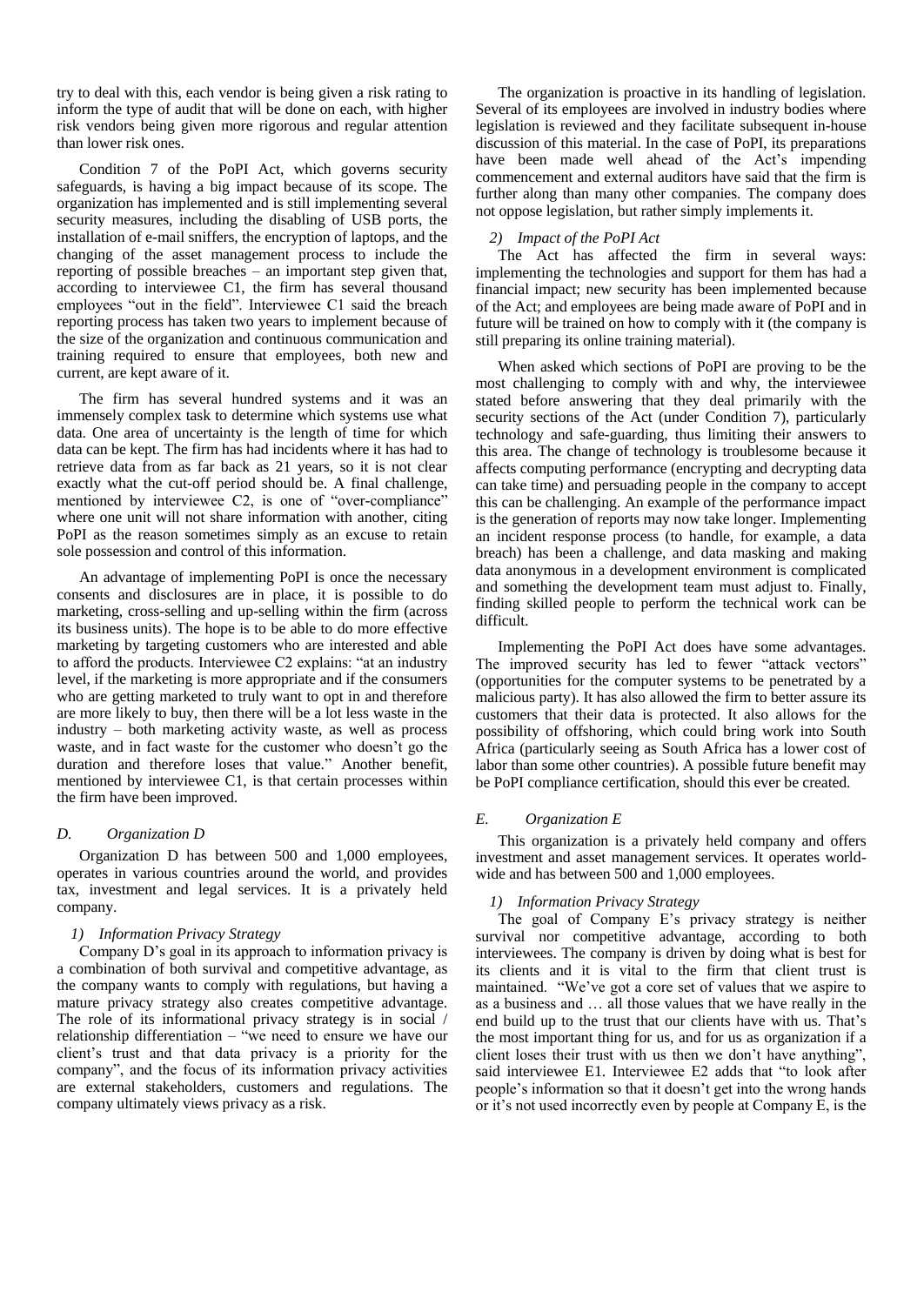right thing to do". The interviewees said that the organization's information privacy strategy is a source social legitimacy and relationship differentiation, the former relating to "doing the right thing" and the latter to the emphasis on maintain customer trust.

The firm's privacy activities focus on both internal and external parties and processes. On the internal side, it's improving digital security, polishing client-facing documents, and assessing non-technical activities, such as how information is handled when it's in a physical form. On the external side, the customer is at the center of it all, but third parties are also a major focus: the organization is working to standardize the management of vendors across the company, which includes improving the rigor of contracts with these parties, and analyzing how data is shared with vendors and brokers.

Interviewee E1 mentions that whether privacy is seen as a risk or an opportunity depends on who one speaks to in the company. This was demonstrated in the two interviews: while interviewee E1 sees it as an opportunity to build trust and improve, interviewee E2 views it as a risk to be dealt with to the best of the business's ability.

The firm's approach to legislation depends on what it is. Interview E2 explained that the firm judges some legislation to be more important than others, and depending on this judgement it is either proactive or follows others in the industry. In the case of PoPI, the organization is content with being a follower. It is assessing the likely impact thereof and determining what changes it needs to make, but it is no rush to make these changes: some it is implementing now, others will be implemented after the Regulator has been established and the Act has commenced. Interviewee E2 has the view that the industry that Company E operates in is not "guilty of abusing information anywhere" and therefore not one of the key targets of PoPI.

## *2) Impact of the PoPI Act*

The PoPI Act is not bringing about any major changes to Organization E's informational privacy strategy – "we're happy with the path that we've taken, with the decisions that we've made, with the things that we do to secure information. We haven't made any radical or new decisions to do things differently" (interviewee E2). However, it has pushed the firm to look at how it manages third parties, work it has wanted to carry out for some time now. This includes creating a register of the third parties, assessing whether they receive information and how sensitive it is, categorizing them according to risk, and then assessing their approach and security to align them with those of Company E. During the year after the Act has commenced, the firm will put its preparation into action and ensure that the third parties comply.

Dealing with the issues of third parties has been challenging because of the amount of work involved. The subject of data retention is also an issue: it is not clear how long data can or should be held for (the Act doesn't stipulate). The company has several examples of where it has had to retrieve data from up to 15 years ago to defend its actions against someone, so instead of deleting old and historical information it is instead restricting access to that information.

Having data protection legislation that's equivalent to that of other countries will allow for information from those countries to be sent to South Africa. This will benefit Company E in the long term when it tries to do business with more international companies.

## *F. Discussion of Findings*

PoPI has influenced all the subject companies to some degree. Even those who have been operating using their selfdefined privacy policies and practices for many years are being pushed to assess their strategies and routines, though they may not yet be implementing changes to achieve full compliance. For many, PoPI has brought privacy and the management of personal information to the fore, creating greater awareness and spurring action.

Though the sample for this research is relatively small, it is clear that South African organizations in the financial services industry employ a range of strategies. There are many reasons for this: whether the company views privacy as a risk or an opportunity, its culture, its size, its perceptions of the importance of privacy to its customers and consumers in general, whether or not it sees benefit in applying privacy practices – all of these and many more aspects affect an organization's strategic approach to privacy and managing personal information.

Of the five companies interviewed, the goals of four in their approach to information privacy are a mixture of survival and competitive advantage, though Organization C's approach can be interpreted as actually being competitive advantage. For Organization E, it is neither. Four of the organizations believe that their strategies are sources of all the forms of legitimacy, though in some cases they provide evidence of certain forms being more important. Two of them focus on both internal stakeholders and processes, one has an internal focus, and the remaining two have an external focus.

Whether privacy is seen as a risk or an opportunity generally depends on who you ask in the company (as evidenced by the contrasting responses of the interviewees of organizations C and E), and sometimes it is seen as both. All the companies are members of influential industry bodies and provide feedback on legislation through those bodies. They are also all proactive in their approach to assessing the impacts of legislation on their organizations, but, depending on the particulars of a piece of legislation, only some extend this proactive approach to implementing changes in actuality.

The Act poses a fair number of challenges. Perhaps the greatest of these lies in it being principle-based and relying on interpretation, which is leading to it not being applied with consistency across organizations. Some companies are taking a "wait and see" approach for some parts of the Act until the Regulator proposes regulations or the first major cases of noncompliance are dealt with by the Regulator. Until then each industry, and even each company, may have to interpret PoPI to the best of its ability. Two specific, notable challenges around interpretation are the issue of data retention, where it is unclear how long data should be kept (especially given that companies can be forced to address issues from decades ago), and the management of third parties, where it is uncertain how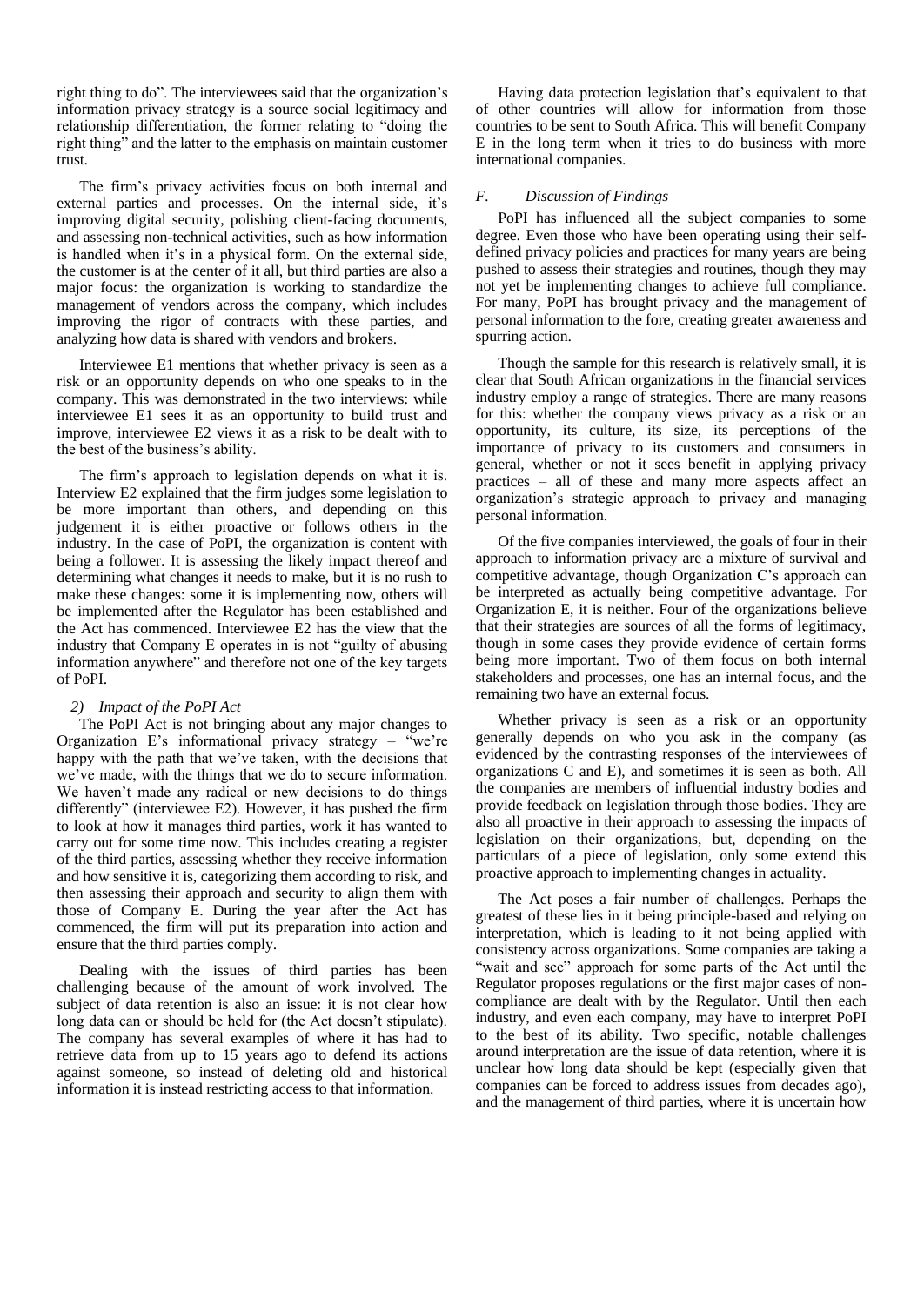much effort companies must put into ensuring the compliance of their vendors and partners. Several practical difficulties were also mentioned by the interviewees, including how the size of a company and its operations can influence the implementation of changes and cause delay; getting people in the organization to accept changes can be problematic; and installing new security technologies can impact budgets and the performance of processes.

Most of the companies do see benefits to PoPI though. Compliance can potentially be advertised to local and international markets to reassure existing customers and possibly attract new ones, particularly in the case of sophisticated international customers who may be unwilling to deal with countries that do not have comprehensive privacy legislation. It also offers the opportunity and motivation to improve processes and security measures throughout. Finally, future marketing should be more effective as customers must give consent for it because they are interested in receiving product and service offers, thus reducing wasted effort for the company and irritation for the customer.

#### V. CONCLUSION

This paper provides insight into information privacy strategies employed by South African organizations in the financial services industry, finding a range of strategies being employed. There are many reasons for this, including whether the company views privacy as a risk or an opportunity, its culture, its size, its perceptions of the importance of privacy to its customers and consumers in general, and whether it sees benefit in applying privacy practices.

The introduction of PoPI has prompted companies throughout, including the financial services industry, to assess their privacy and personal information management practices, which are directed by their information privacy strategies. PoPI has influenced the companies to varying degrees: some are assessing the impacts it will have and preparing to implement changes after they have done so, while others have been making changes for many years. The Act imposes several challenges to the firms, perhaps the most important of these being that it is based on principles and therefore open to interpretation. However, for most of the organizations it appears to offer benefits, such as the opportunity to bring more international business to South Africa.

#### **REFERENCES**

- [1] S. Trepte and L. Reinecke, Privacy online: Perspectives on privacy and self-disclosure in the social web. Springer, 2011.
- [2] J. H. Moor, "Towards a theory of privacy in the information age," Computers and Society, vol. 27, no. 3, pp. 27–32, 1997.
- [3] Protection of Personal Information Act (Act No. 4 of 2013). 2013. Government Gazette, vol. 581, no. 37067.
- [4] G. Greenleaf, "Sheherezade and the 101 data privacy laws: Origins, significance and global trajectories," Journal of Law, Information & Science, vol. 23, no. 1, p. 4, 2014.
- [5] B. Burmeister, "Pay attention to the Protection of Personal Information Bill," Finweek, p. 7, 06-Mar-2014.
- [6] K. E. Greenaway and Y. E. Chan, "Designing a Customer Information Privacy Program Aligned with Organizational Priorities.," MIS Quarterly Executive, vol. 12, no. 3, 2013.
- [7] R. F. Parks and R. T. Wigand, "Organizational privacy strategy: Four quadrants of strategic responses to information privacy and security threats," Journal of Information Privacy and Security, vol. 10, no. 4, pp. 203–224, 2014.
- [8] J. H. Moor, "Using genetic information while protecting the privacy of the soul," Ethics and Information Technology, vol. 1, no. 4, pp. 257– 263, 1999.
- [9] H. T. Tavani, "Informational privacy: Concepts, theories, and controversies," The handbook of information and computer ethics, pp. 131–164, 2008.
- [10] A. F. Westin, "Privacy and freedom," Washington and Lee Law Review, vol. 25, no. 1, p. 166, 1968.
- [11] H. T. Tavani, Ethics and Technology: Ethical Issues in an Age of Information and Communication Technology, 2nd ed. Wiley, 2007.
- [12] R. O. Mason, "Four ethical issues of the information age," MIS Quarterly, vol. 10, no. 1, pp. 5–12, 1986.
- [13] H. J. Smith, S. J. Milberg, and S. J. Burke, "Information privacy: measuring individuals' concerns about organizational practices," MIS Quarterly, vol. 20, no. 2, pp. 167–196, 1996.
- [14] D. J. Solove, The digital person: Technology and privacy in the information age. NYU Press, 2004.
- [15] S. Conger, J. H. Pratt, and K. D. Loch, "Personal information privacy and emerging technologies," Information Systems Journal, vol. 23, no. 5, pp. 401–417, 2013.
- [16] M. Nofer, O. Hinz, J. Muntermann, and H. Ro\s snagel, "The economic impact of privacy violations and security breaches," Business & Information Systems Engineering, vol. 6, no. 6, pp. 339–348, 2014.
- [17] Y. E. Chan and K. E. Greenaway, "Theoretical explanations for firms' information privacy behaviors," Journal of the Association for Information Systems, vol. 6, no. 6, p. 7, 2005.
- [18] A. Acquisti, A. Friedman, and R. Telang, "Is There a Cost to Privacy Breaches? An Event Study," in 5th Annual Workshop on the Economics of Information Security, WEIS 2006, Robinson College, University of Cambridge, England, UK, June 26-28, 2006, 2006.
- [19] M. Ko and C. Dorantes, "The impact of information security breaches on financial performance of the breached firms: an empirical investigation," Journal of Information Technology Management, vol. 17, no. 2, pp. 13–22, 2006.
- [20] K. Campbell, L. A. Gordon, M. P. Loeb, and L. Zhou, "The economic cost of publicly announced information security breaches: empirical evidence from the stock market," Journal of Computer Security, vol. 11, no. 3, pp. 431–448, 2003.
- [21] M. J. Culnan and C. C. Williams, "How ethics can enhance organizational privacy: lessons from the choicepoint and TJX data breaches," Mis Quarterly, pp. 673–687, 2009.
- [22] N. J. King and V. Raja, "Protecting the privacy and security of sensitive customer data in the cloud," Computer Law & Security Review, vol. 28, no. 3, pp. 308–319, 2012.
- [23] P. Blume, "It is time for tomorrow: EU data protection reform and the Internet," Journal Of Internet Law, vol. 18, no. 8, pp. 3–13, 2015.
- [24] J. B. Barney and M. H. Hansen, "Trustworthiness as a Source of Competitive Advantage," Strategic Management Journal, vol. 15, no. S1, pp. 175–190, 1994.
- [25] P. A. Norberg, D. R. Horne, and D. A. Horne, "The privacy paradox: Personal information disclosure intentions versus behaviors," Journal of Consumer Affairs, vol. 41, no. 1, pp. 100–126, 2007.
- [26] J. Y. Tsai, S. Egelman, L. Cranor, and A. Acquisti, "The effect of online privacy information on purchasing behavior: An experimental study," Information Systems Research, vol. 22, no. 2, pp. 254–268, 2011.
- [27] J. Phelps, G. Nowak, and E. Ferrell, "Privacy concerns and consumer willingness to provide personal information," Journal of Public Policy & Marketing, vol. 19, no. 1, pp. 27–41, 2000.
- [28] M. J. Culnan and P. K. Armstrong, "Information privacy concerns, procedural fairness, and impersonal trust: An empirical investigation," Organization science, vol. 10, no. 1, pp. 104–115, 1999.